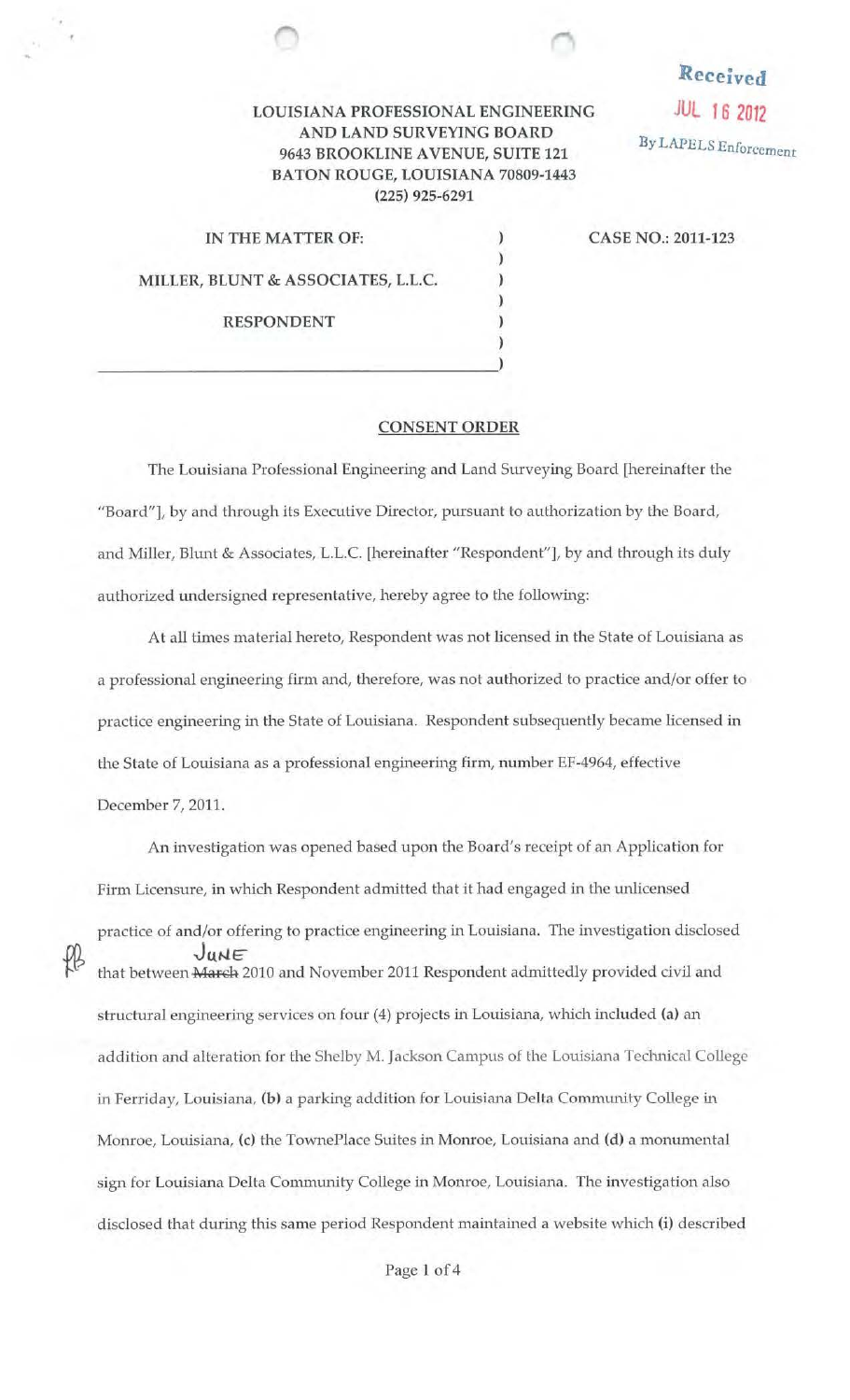Respondent as "Engineering Consultants", **(ii)** described Respondent's services as including "Civil Engineering" and "Structural Engineering", **(iii)** listed Respondent's "persmmel" as being "Larry P. Blunt, PE" and "Gerald A. Miller, PE" and **(iv)** stated that Respondent's address was in Monroe, Louisiana.

La. R.S. 37:681 and 37:700(A)(1) and (7) prohibit the practicing of and/or offering to practice engineering and the use of the words "engineer", "engineering" or any modification or derivative thereof in a person's name or form of business or activity in Louisiana without proper licensure. La. R.S. 37:700(H) permits the Board to take enforcement action against persons who violate La. R.S. 37:681 and 37:700(A)(1) and (7), upon a finding of guilt following the preferral of charges, notice and hearing and a majority vote of its entire membership authorized to participate in the proceeding. La. R.S. 37:681, La. R.S.  $37:700(A)(1)$  and  $(7)$ , and La. R.S.  $37:700(H)$  were in effect at all times material hereto.

It is undisputed that at all times material hereto Respondent was not licensed to practice and/or offer to practice engineering in Louisiana and that between March 2010 and November 2011 Respondent practiced and/or offered to practice engineering and used the words "engineer", "engineering" and modifications or derivatives thereof in conjunction with its name and business in Louisiana without proper licensure.

By letter dated June 25, 2012, the Board gave notice to Respondent that it was considering the preferral of charges against Respondent on the grounds that it may have violated La. R.S. 37:681 and 37:700(A)(1) and (7), relative to practicing and/or offering to practice engineering and using the words "engineer", "engineering" or any modification or derivative thereof in a person's name or form of business or activity in Louisiana without proper licensure.

Wishing to dispense with the need for further enforcement action and to conclude the instant proceeding without further delay and expense, for the purpose of this proceeding only, Respondent and the Board do hereby enter into this Consent Order, in which Respondent of its own free will consents to the issuance of a Consent Order by the Board, wherein Respondent agrees to **(a)** pay a fine of one thousand (\$1,000.00) dollars; **(b)** pay Page 2 of 4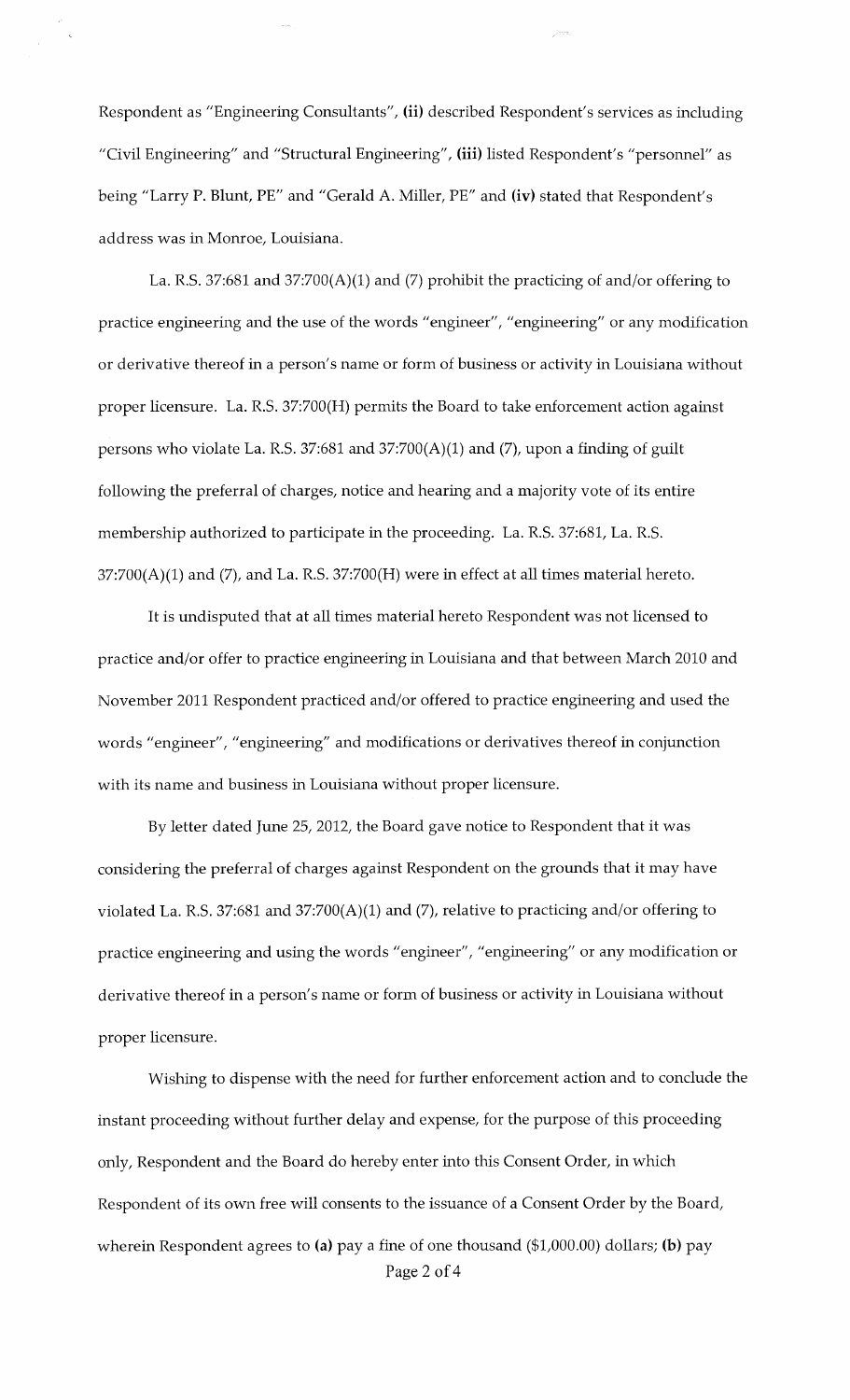administrative costs of one hundred eighty two and 74/100 (\$182.74) dollars; and (c) the publication of this Consent Order on the Board's website and a summary of this matter in the Board's official journal, the Louisiana Engineer and Surveyor Journal, and the reporting of this matter to the National Council of Examiners for Engineering and Surveying (NCEES), identifying Respondent by name.

Respondent admits to violations of the referenced laws and/or rules regarding the practicing of and/or offering to practice engineering and the use of the words "engineer", "engineering" or any modification or derivative thereof in a person's name or form of business or activity in Louisiana without proper licensure. Respondent acknowledges awareness of said laws and/or rules and states that it will comply with all applicable laws and rules henceforth. Respondent has been advised of its right to be represented by counsel before the Board and/or to appear at any hearing personally or by counsel and to present witnesses and evidence in its own behalf, and it hereby waives this right and its right to appeal; and it states affirmatively that it has been afforded all administrative remedies due it under the law.

Therefore, in consideration of the foregoing and by signing this Consent Order, Respondent does hereby waive its right to a hearing before the Board, to the presenting of evidence and witnesses in its behalf, to Findings of Fact and Conclusions of Law in this case, and to judicial review of this Consent Order.

Respondent hereby represents (a) that it fully understands the meaning and intent of this Consent Order, including but not limited to its final and binding effect, (b) that it has voluntarily entered into this Consent Order and that no other promise or agreement of any kind has been made to or with it by any person whatsoever to cause the execution of this instrument and (c) that the sanctions set forth in this Consent Order do not prevent the Board from taking further disciplinary or enforcement action against Respondent on matters not specifically addressed in this Consent Order.

WHEREFORE, the Louisiana Professional Engineering and Land Surveying Board and Respondent agree that: